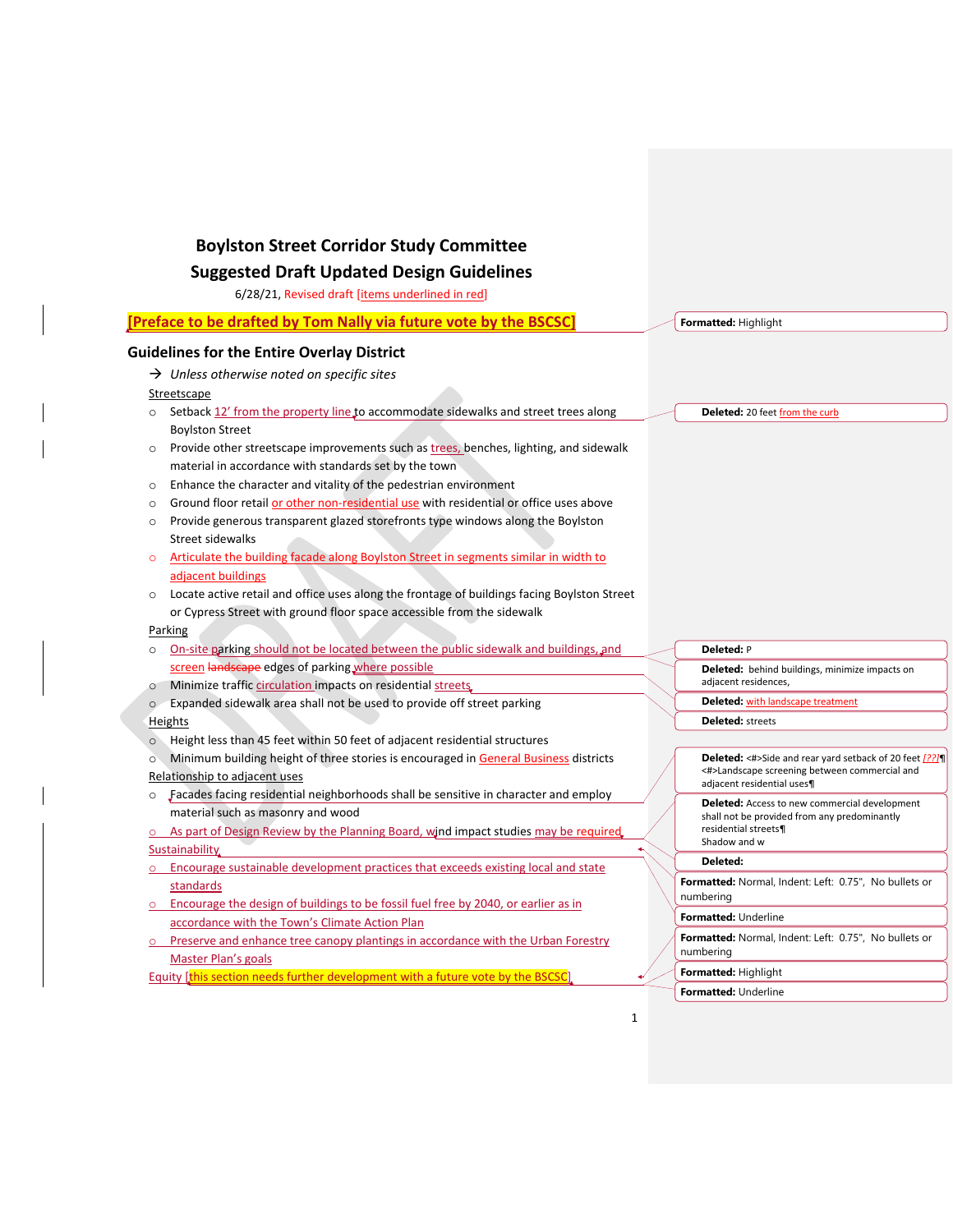o As part of Design Review by the Planning Board, applicants shall document how their project furthers equity and affordability goals, in accordance with the Government Alliance on Racial Equity framework

# **Site-Specific Guidelines**

# **361 to 375 Boylston Street** [Madris Site]

- o Maintain existing sidewalk width as transition to adjacent residential properties
- o No curbside parking due to roadway width constraints
- o Maintain the existing easement to provide access to parking in the interior of the site
- o Maintain the easement along the west property line
- o Avoid access to parking from Brington Road and provide a landscaped edge buffer
- o Maximum height six stories or 85 feet

## **370 to 376 Boylston Street**

- o Maintain existing sidewalk width as transition to adjacent residential properties
- o No curbside parking
- o Maximum height three stories or 40 feet

#### **345 Boylston Street** [Mobil Site]

- o Setback of 12' from the property line adjacent to Cypress and Boylston Streets for an enhanced pedestrian environment for new development between Cypress Street and Smythe Street
- o For property on the east side of Cypress Street, the setback should be considered in the context of and transition to other buildings on Cypress Street on both the same and the opposite side of the street; a canyon effect should be avoided
- o Any additional height above three stories shall set back from the street lot line one-half the width of the street right of way up to a maximum of 50 feet
- Provide an east/west break in massing above the second floor to provide a view corridor for adjacent residential buildings
- o Access to parking allowed from Boylston Place and Place

### **308 Boylston Street** [Audi car dealership]

- o Maximum building height five stories or 70 feet
- o At the rear of the site, adjacent to residential uses, every effort should be made to minimize the height of any future building, not to exceed 25 feet

**Deleted:** { **Deleted:** Sidewalk s **Deleted:** 20 feet from the curb

**Deleted:** for large projects *[define large??]*

**Deleted:** time **Formatted:** Highlight

2